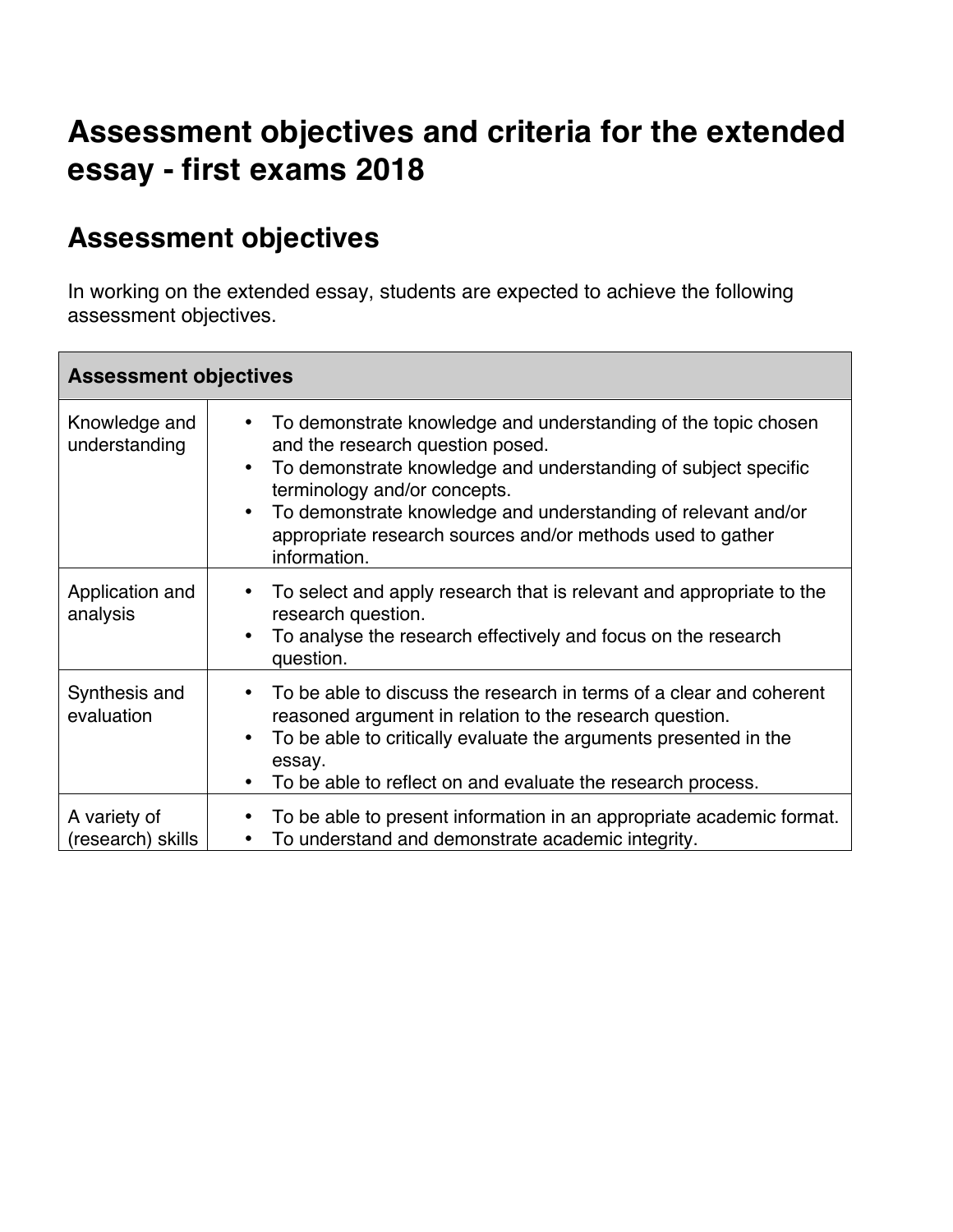# **Assessment criteria**

#### **Overview**

| <b>Criterion A: focus</b><br>and method            | <b>Criterion B:</b><br>knowledge and<br>understanding          | <b>Criterion C:</b><br>critical<br>thinking                | <b>Criterion D:</b><br>presentation | <b>Criterion E:</b><br>engagement |
|----------------------------------------------------|----------------------------------------------------------------|------------------------------------------------------------|-------------------------------------|-----------------------------------|
| • Topic<br>• Research<br>question<br>• Methodology | • Context<br>• Subject-specific<br>terminology and<br>concepts | • Research<br>• Analysis<br>• Discussion<br>and evaluation | • Structure<br>• Layout             | • Process<br>• Research<br>focus  |
| <b>Marks</b>                                       | <b>Marks</b>                                                   | <b>Marks</b>                                               | <b>Marks</b>                        | <b>Marks</b>                      |
| 6                                                  | 6                                                              | 12                                                         | 4                                   | 6                                 |

Total marks available: 34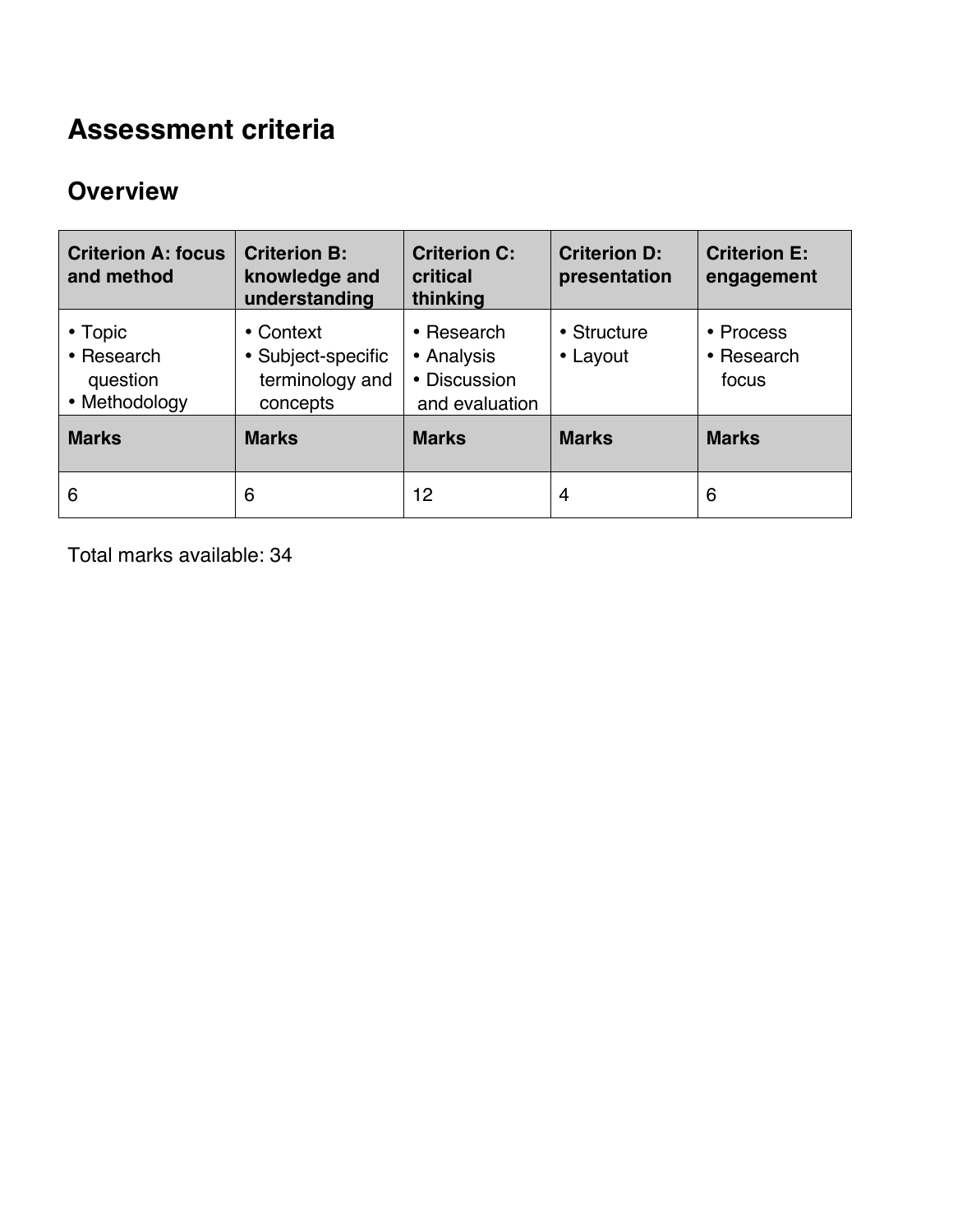### **Criterion A: Focus and method**

This criterion focuses on the topic, the research question and the methodology. It assesses the explanation of the focus of the research (this includes the topic and the research question), how the research will be undertaken, and how the focus is maintained throughout the essay.

| Level   | <b>Descriptor</b>                                                                                                                                                                                                                                                                                                                                                                                                                                                                                                                                                                                                                                                                                                                                                                                                                                                                                                                                                                                      |
|---------|--------------------------------------------------------------------------------------------------------------------------------------------------------------------------------------------------------------------------------------------------------------------------------------------------------------------------------------------------------------------------------------------------------------------------------------------------------------------------------------------------------------------------------------------------------------------------------------------------------------------------------------------------------------------------------------------------------------------------------------------------------------------------------------------------------------------------------------------------------------------------------------------------------------------------------------------------------------------------------------------------------|
| 0       | The work does not reach a standard outlined by the descriptors below.                                                                                                                                                                                                                                                                                                                                                                                                                                                                                                                                                                                                                                                                                                                                                                                                                                                                                                                                  |
| $1 - 2$ | The topic is communicated unclearly and incompletely.<br>Identification and explanation of the topic is limited; the purpose and focus of<br>the research is unclear, or does not lend itself to a systematic investigation in<br>the subject for which it is registered.<br>The research question is stated but not clearly expressed or too broad.<br>The research question is too broad in scope to be treated effectively within the<br>word limit and requirements of the task, or does not lend itself to a systematic<br>investigation in the subject for which it is registered.<br>The intent of the research question is understood but has not been clearly<br>$\bullet$<br>expressed and/or the discussion of the essay is not focused on the research<br>question.<br>Methodology of the research is limited.<br>The source(s) and/or method(s) to be used are limited in range given the topic<br>and research question.<br>There is limited evidence that their selection was informed. |
| $3 - 4$ | The topic is communicated.<br>Identification and explanation of the research topic is communicated; the<br>purpose and focus of the research is adequately clear, but only partially<br>appropriate.<br>The research question is clearly stated but only partially focused.<br>The research question is clear but the discussion in the essay is only partially<br>focused and connected to the research question.<br>Methodology of the research is mostly complete.<br>Source(s) and/or method(s) to be used are generally relevant and appropriate<br>given the topic and research question.<br>There is some evidence that their selection(s) was informed.<br>If the topic or research question is deemed inappropriate for the subject in which the<br>essay is registered no more than four marks can be awarded for this criterion.                                                                                                                                                            |
| $5-6$   | The topic is communicated accurately and effectively.<br>Identification and explanation of the research topic is effectively communicated;<br>the purpose and focus of the research is clear and appropriate.<br>The research question is clearly stated and focused.                                                                                                                                                                                                                                                                                                                                                                                                                                                                                                                                                                                                                                                                                                                                  |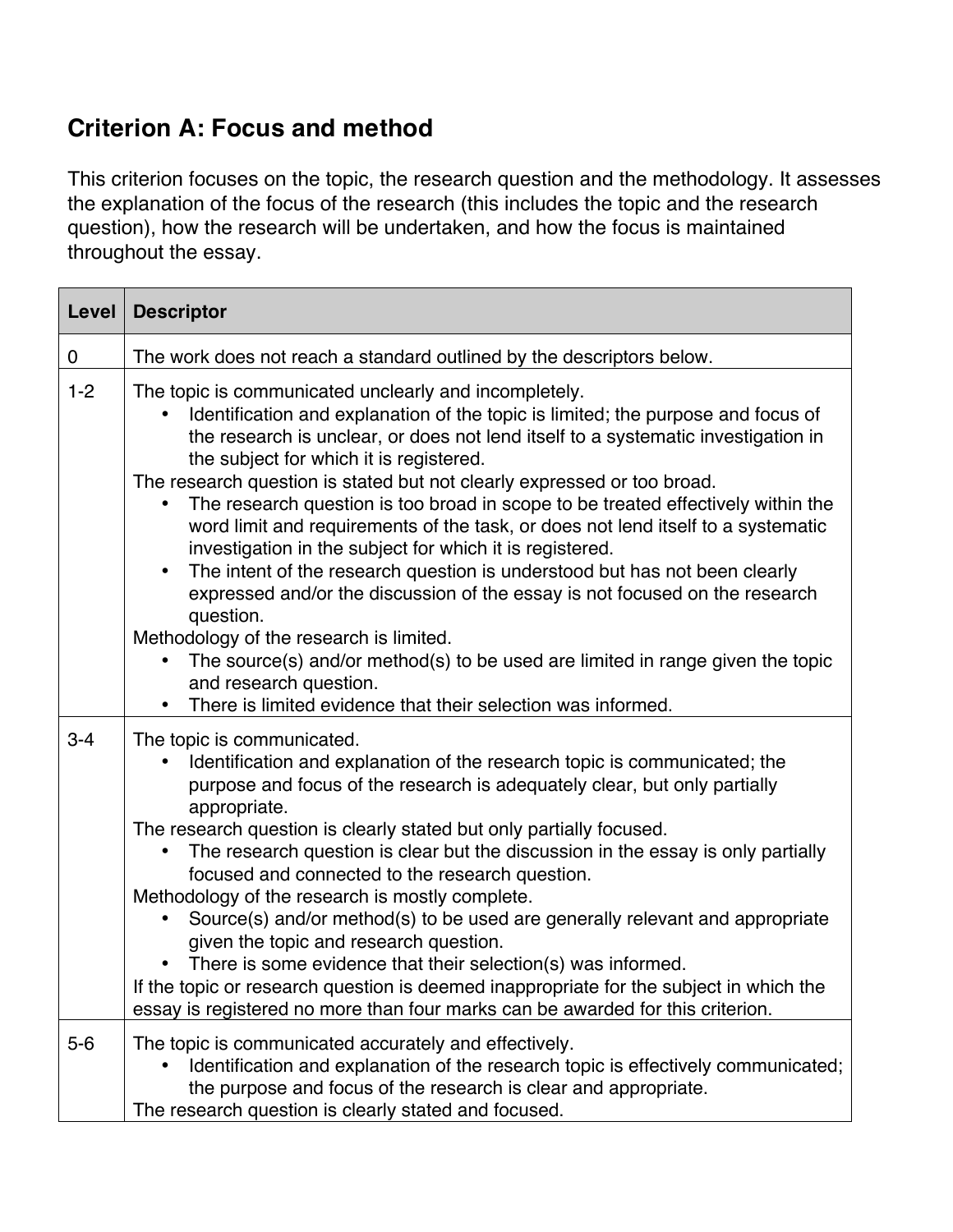| • The research question is clear and addresses an issue of research that is<br>appropriately connected to the discussion in the essay.                                                                                    |
|---------------------------------------------------------------------------------------------------------------------------------------------------------------------------------------------------------------------------|
| Methodology of the research is complete.                                                                                                                                                                                  |
| An appropriate range of relevant source(s) and/or method(s) have been<br>applied in relation to the topic and research question.<br>• There is evidence of effective and informed selection of sources and/or<br>methods. |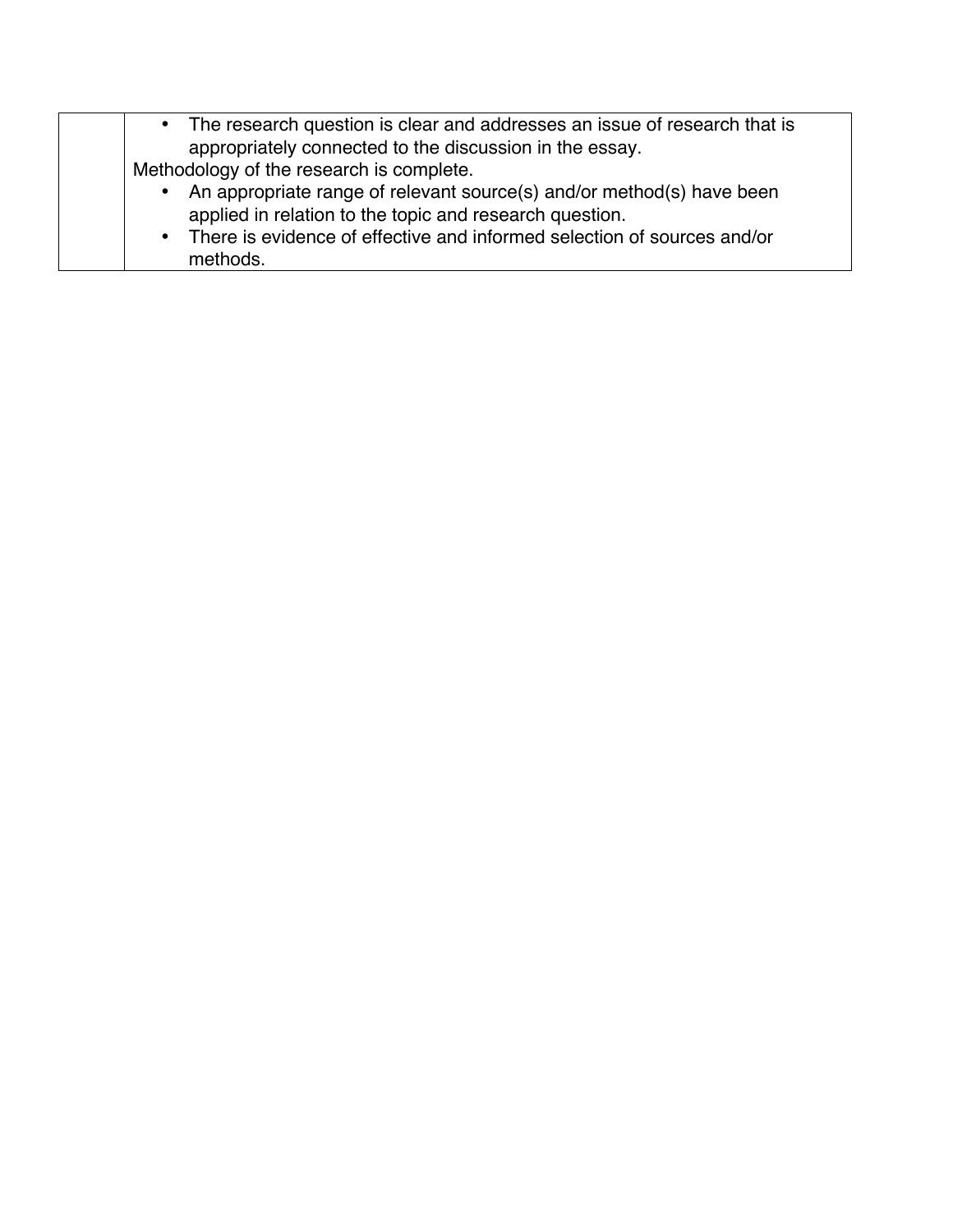### **Criterion B: Knowledge and understanding**

This criterion assesses the extent to which the research relates to the subject area/discipline used to explore the research question, or in the case of the world studies extended essay, the issue addressed and the two disciplinary perspectives applied, and additionally the way in which this knowledge and understanding is demonstrated through the use of appropriate terminology and concepts.

| Level       | <b>Descriptor</b>                                                                                                                                                                                                                                                                                                                                                                                                                                                                                                                                                                                                                                                                               |
|-------------|-------------------------------------------------------------------------------------------------------------------------------------------------------------------------------------------------------------------------------------------------------------------------------------------------------------------------------------------------------------------------------------------------------------------------------------------------------------------------------------------------------------------------------------------------------------------------------------------------------------------------------------------------------------------------------------------------|
| $\mathbf 0$ | The work does not reach a standard outlined by the descriptors below.                                                                                                                                                                                                                                                                                                                                                                                                                                                                                                                                                                                                                           |
| $1 - 2$     | Knowledge and understanding is limited.<br>The selection of source material has limited relevance and is only partially<br>appropriate to the research question.<br>Knowledge of the topic/discipline(s)/issue is anecdotal, unstructured and<br>٠<br>mostly descriptive with sources not effectively being used.<br>Use of terminology and concepts is unclear and limited.<br>Subject-specific terminology and/or concepts are either missing or inaccurate,<br>demonstrating limited knowledge and understanding.                                                                                                                                                                            |
| $3 - 4$     | Knowledge and understanding is good.<br>The selection of source material is mostly relevant and appropriate to the<br>research question.<br>Knowledge of the topic/discipline(s)/issue is clear; there is an understanding of<br>$\bullet$<br>the sources used but their application is only partially effective.<br>Use of terminology and concepts is adequate.<br>The use of subject-specific terminology and concepts is mostly accurate,<br>demonstrating an appropriate level of knowledge and understanding.<br>If the topic or research question is deemed inappropriate for the subject in which the<br>essay is registered no more than four marks can be awarded for this criterion. |
| $5-6$       | Knowledge and understanding is excellent.<br>The selection of source materials is clearly relevant and appropriate to the<br>research question.<br>Knowledge of the topic/discipline(s)/issue is clear and coherent and sources<br>$\bullet$<br>are used effectively and with understanding.<br>Use of terminology and concepts is good.<br>The use of subject-specific terminology and concepts is accurate and<br>consistent, demonstrating effective knowledge and understanding.                                                                                                                                                                                                            |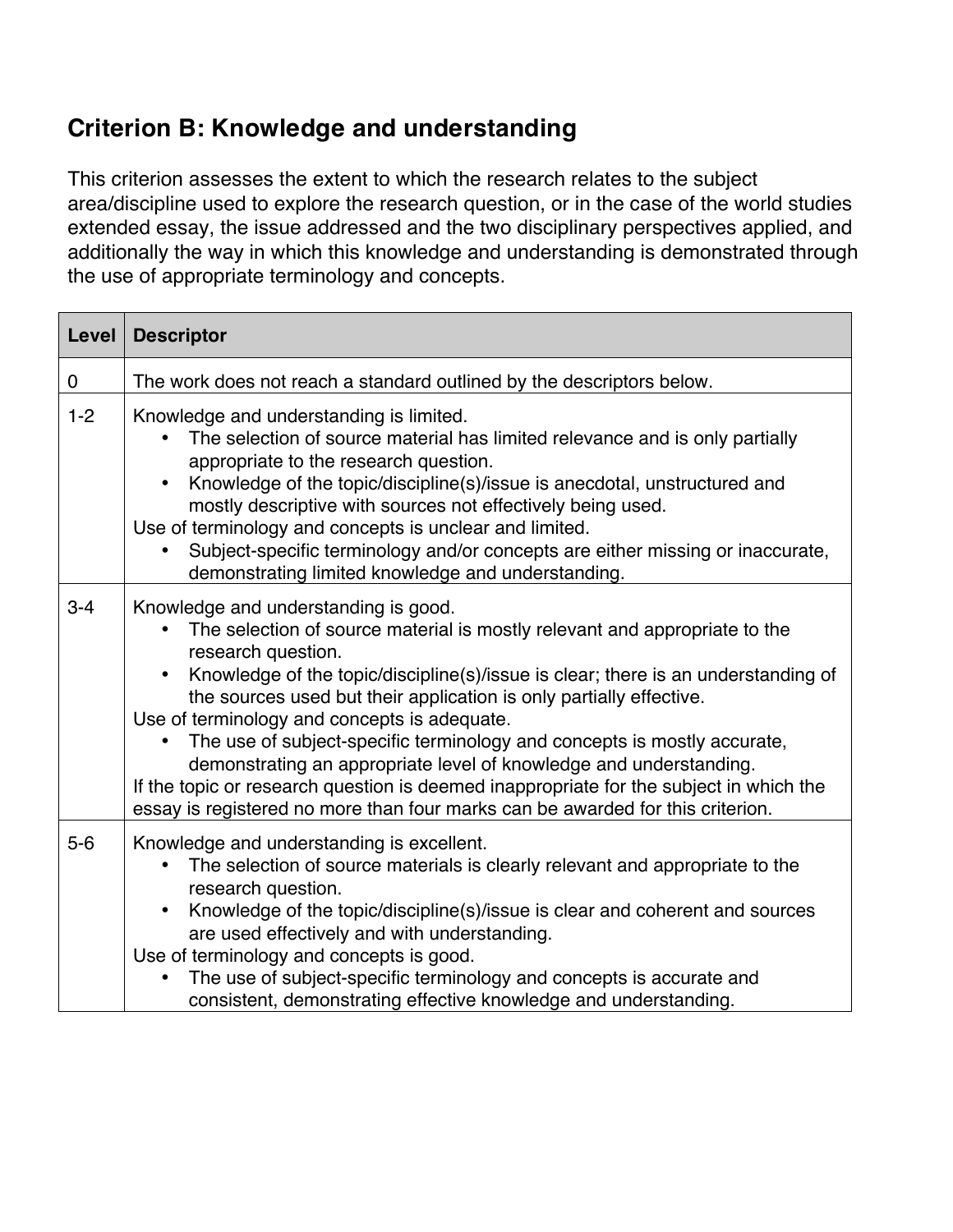### **Criterion C: Critical thinking**

This criterion assesses the extent to which critical-thinking skills have been used to analyse and evaluate the research undertaken.

| Level   | <b>Descriptor</b>                                                                                                                                                                                                                                                                                                                                                                                                                                                                                                                                                                                                                                                                                                                                                                                                                                                                                                                                                                                  |
|---------|----------------------------------------------------------------------------------------------------------------------------------------------------------------------------------------------------------------------------------------------------------------------------------------------------------------------------------------------------------------------------------------------------------------------------------------------------------------------------------------------------------------------------------------------------------------------------------------------------------------------------------------------------------------------------------------------------------------------------------------------------------------------------------------------------------------------------------------------------------------------------------------------------------------------------------------------------------------------------------------------------|
| 0       | The work does not reach a standard outlined by the descriptors below.                                                                                                                                                                                                                                                                                                                                                                                                                                                                                                                                                                                                                                                                                                                                                                                                                                                                                                                              |
| $1 - 3$ | The research is limited.<br>The research presented is limited and its application is not clearly relevant to<br>the RQ.<br>Analysis is limited.<br>There is limited analysis.<br>Where there are conclusions to individual points of analysis these are limited<br>$\bullet$<br>and not consistent with the evidence.<br>Discussion/evaluation is limited.<br>An argument is outlined but this is limited, incomplete, descriptive or narrative<br>$\bullet$<br>in nature.<br>The construction of an argument is unclear and/or incoherent in structure<br>$\bullet$<br>hindering understanding.<br>Where there is a final conclusion, it is limited and not consistent with the<br>$\bullet$<br>arguments/evidence presented.<br>There is an attempt to evaluate the research, but this is superficial.<br>$\bullet$<br>If the topic or research question is deemed inappropriate for the subject in which the<br>essay is registered no more than three marks can be awarded for this criterion. |
| $4 - 6$ | The research is adequate.<br>Some research presented is appropriate and its application is partially relevant<br>to the Research question.<br>Analysis is adequate.<br>There is analysis but this is only partially relevant to the research question; the<br>inclusion of irrelevant research detracts from the quality of the argument.<br>Any conclusions to individual points of analysis are only partially supported by<br>the evidence.<br>Discussion/evaluation is adequate.<br>An argument explains the research but the reasoning contains inconsistencies.<br>The argument may lack clarity and coherence but this does not significantly<br>hinder understanding.<br>Where there is a final or summative conclusion, this is only partially consistent<br>$\bullet$<br>with the arguments/evidence presented.<br>The research has been evaluated but not critically.                                                                                                                   |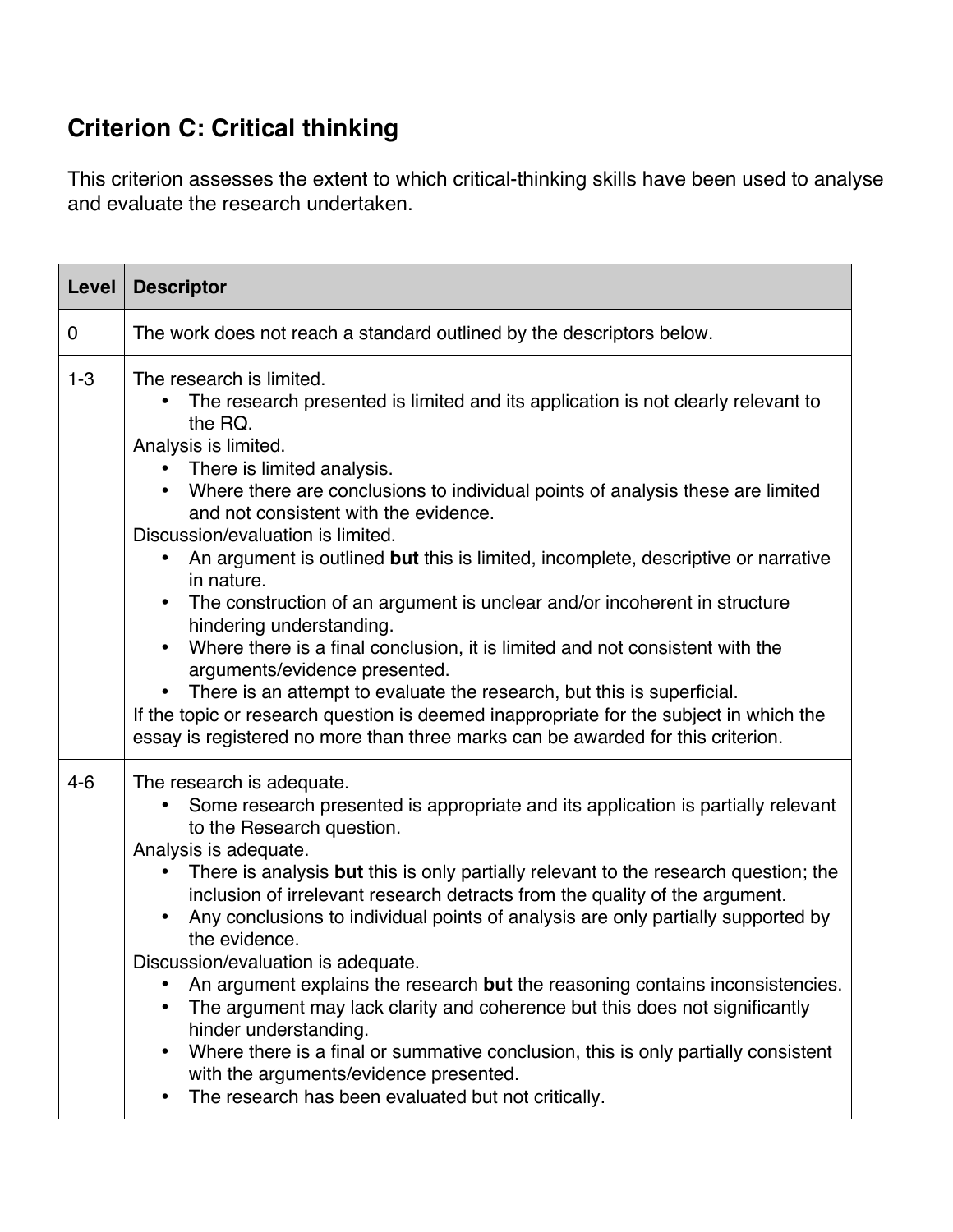| $7-9$     | The research is good.                                                                                                                                                                                                  |
|-----------|------------------------------------------------------------------------------------------------------------------------------------------------------------------------------------------------------------------------|
|           | The majority of the research is appropriate and its application is clearly<br>$\bullet$<br>relevant to the research question.<br>Analysis is good.                                                                     |
|           | The research is analysed in a way that is clearly relevant to the research<br>question; the inclusion of less relevant research rarely detracts from the quality<br>of the overall analysis.                           |
|           | Conclusions to individual points of analysis are supported by the evidence but<br>$\bullet$<br>there are some minor inconsistencies.                                                                                   |
|           | Discussion/evaluation is good.<br>An effective reasoned argument is developed from the research, with a<br>$\bullet$<br>conclusion supported by the evidence presented.                                                |
|           | This reasoned argument is clearly structured and coherent and supported by a<br>$\bullet$<br>final or summative conclusion; minor inconsistencies may hinder the strength<br>of the overall argument.                  |
|           | The research has been evaluated, and this is partially critical.                                                                                                                                                       |
| $10 - 12$ | The research is excellent.                                                                                                                                                                                             |
|           | The research is appropriate to the research question and its application is<br>consistently relevant.                                                                                                                  |
|           | Analysis is excellent.                                                                                                                                                                                                 |
|           | The research is analysed effectively and clearly focused on the research<br>$\bullet$<br>question; the inclusion of less relevant research does not significantly detract<br>from the quality of the overall analysis. |
|           | Conclusions to individual points of analysis are effectively supported by the<br>$\bullet$<br>evidence.                                                                                                                |
|           | Discussion/evaluation is excellent.                                                                                                                                                                                    |
|           | An effective and focused reasoned argument is developed from the research<br>with a conclusion reflective of the evidence presented.                                                                                   |
|           | This reasoned argument is well structured and coherent; any minor<br>$\bullet$                                                                                                                                         |
|           | inconsistencies do not hinder the strength of the overall argument or the final or<br>summative conclusion.                                                                                                            |
|           | The research has been critically evaluated.                                                                                                                                                                            |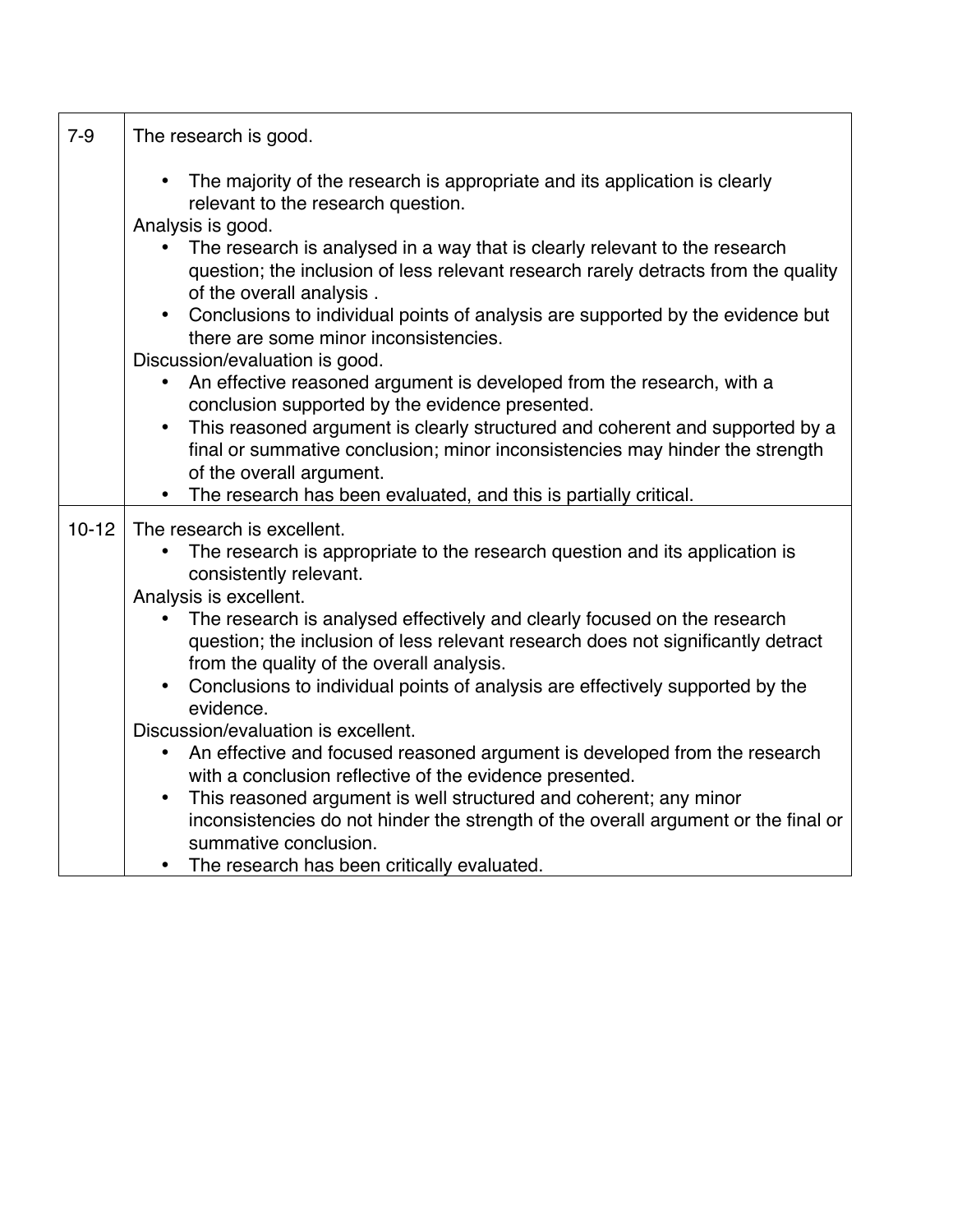## **Criterion D: Presentation**

This criterion assesses the extent to which the presentation follows the standard format expected for academic writing and the extent to which this aids effective communication.

| Level   | <b>Descriptor</b>                                                                                                                                                                                                                                                                                                                                                                                                                 |
|---------|-----------------------------------------------------------------------------------------------------------------------------------------------------------------------------------------------------------------------------------------------------------------------------------------------------------------------------------------------------------------------------------------------------------------------------------|
| 0       | The work does not reach a standard outlined by the descriptors below.                                                                                                                                                                                                                                                                                                                                                             |
| $1-2$   | Presentation is acceptable.<br>The structure of the essay is generally appropriate in terms of the expected<br>conventions for the topic, argument and subject in which the essay is<br>registered.<br>Some layout considerations may be missing or applied incorrectly.<br>Weaknesses in the structure and/or layout do not significantly impact the<br>$\bullet$<br>reading, understanding or evaluation of the extended essay. |
| $3 - 4$ | Presentation is good.<br>The structure of the essay clearly is appropriate in terms of the expected<br>conventions for the topic, the argument and subject in which the essay is<br>registered.<br>Layout considerations are present and applied correctly.<br>The structure and layout support the reading, understanding and evaluation of<br>the extended essay.                                                               |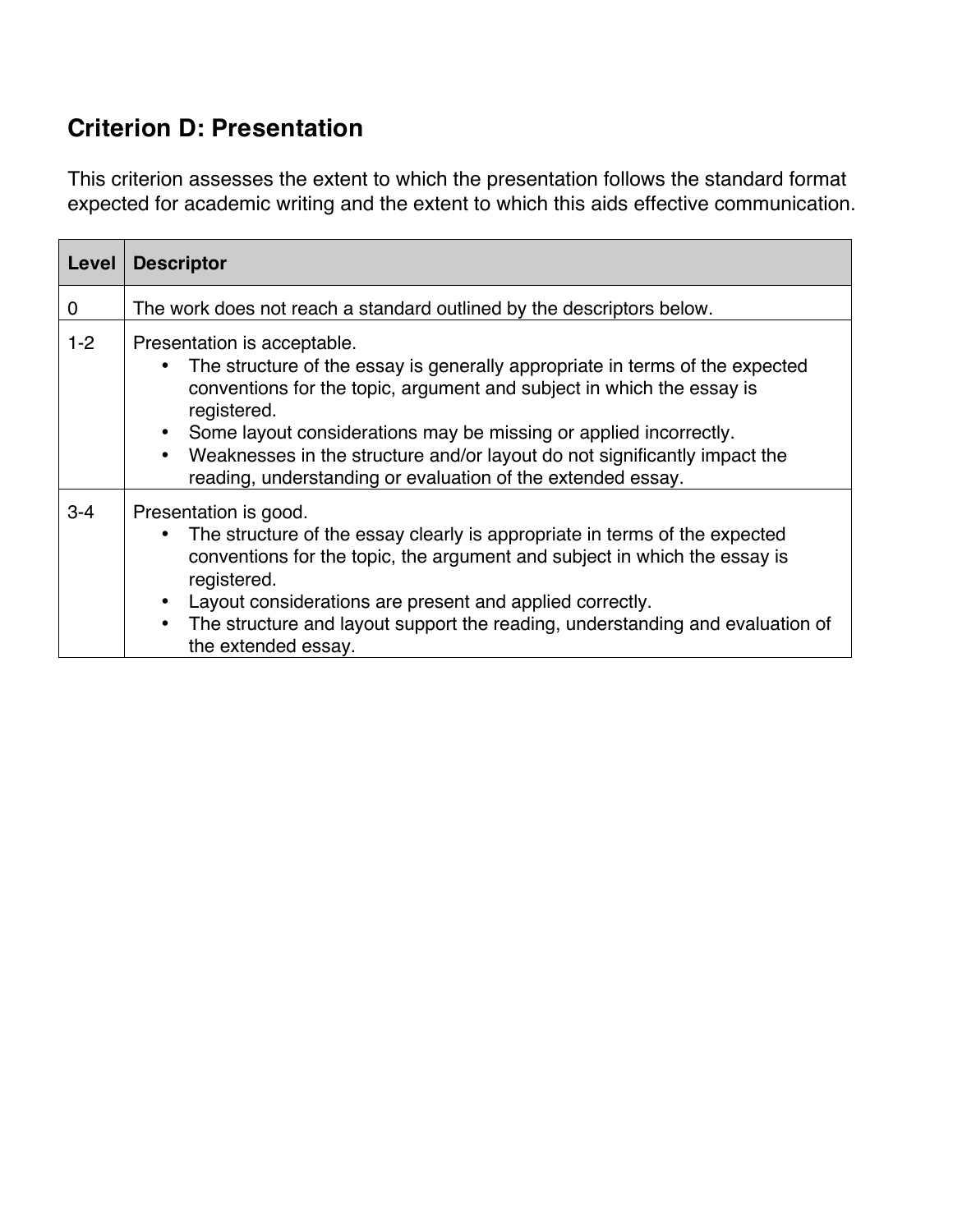# **Criterion E: Engagement**

This criterion assesses the student's engagement with their research focus and the research process. It will be applied by the examiner at the end of the assessment of the essay, after considering the student's *Reflections on planning and progress form.*

| Level          | <b>Descriptor</b>                                                                                                                                                                                                                                                                                                                                                                                                                                                                        |
|----------------|------------------------------------------------------------------------------------------------------------------------------------------------------------------------------------------------------------------------------------------------------------------------------------------------------------------------------------------------------------------------------------------------------------------------------------------------------------------------------------------|
| $\overline{0}$ | The work does not reach a standard outlined by the descriptors below.                                                                                                                                                                                                                                                                                                                                                                                                                    |
| $1 - 2$        | Engagement is limited.<br>Reflections on decision-making and planning are mostly descriptive.<br>These reflections communicate a limited degree of personal engagement with<br>the research focus and/or research process.                                                                                                                                                                                                                                                               |
| $3 - 4$        | Engagement is good.<br>Reflections on decision-making and planning are analytical and include<br>reference to conceptual understanding and skill development.<br>These reflections communicate a moderate degree of personal engagement<br>with the research focus and process of research, demonstrating some<br>intellectual initiative.                                                                                                                                               |
| $5-6$          | Engagement is excellent.<br>Reflections on decision-making and planning are evaluative and include<br>reference to the student's capacity to consider actions and ideas in response to<br>setbacks experienced in the research process.<br>These reflections communicate a high degree of intellectual and personal<br>engagement with the research focus and process of research, demonstrating<br>authenticity, intellectual initiative and/or creative approach in the student voice. |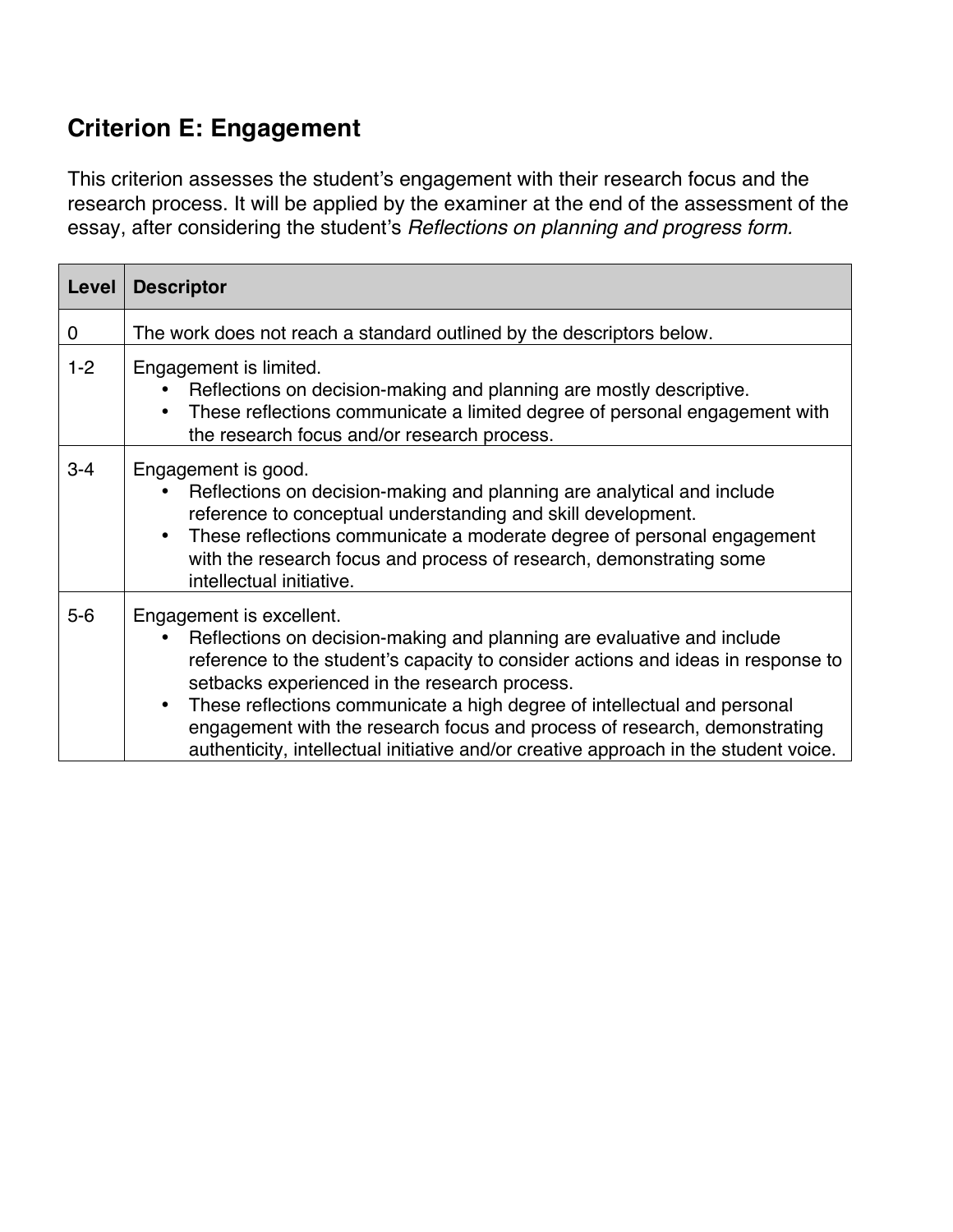# **Assessment grade descriptors for the extended essay**

#### **Grade A**

Demonstrates effective research skills resulting in a well-focused and appropriate research question that can be explored within the scope of the chosen topic; effective engagement with relevant research areas, methods and sources; excellent knowledge and understanding of the topic in the wider context of the relevant discipline; the effective application of source material and correct use of subject-specific terminology and/or concepts further supporting this; consistent and relevant conclusions that are proficiently analysed; sustained reasoned argumentation supported effectively by evidence; critically evaluated research; excellent presentation of the essay, whereby coherence and consistency further supports the reading of the essay; and present and correctly applied structural and layout elements.

**Engagement with the process is conceptual and personal, key decision-making during the research process is documented, and personal reflections are evidenced, including those that are forward-thinking.**

#### **Grade B**

Demonstrates appropriate research skills resulting in a research question that can be explored within the scope of the chosen topic; reasonably effective engagement with relevant research areas, methods and sources; good knowledge and understanding of the topic in the wider context of the relevant discipline; a reasonably effective application of source material and use of subjectspecific terminology and/or concepts; consistent conclusions that are accurately analysed; reasoned argumentation often supported by evidence; research that at times evidences critical evaluation; and a clear presentation of all structural and layout elements, which further supports the reading of the essay.

**Engagement with the process is generally evidenced by the reflections and key decisionmaking during the research process is documented.**

#### **Grade C**

Demonstrates evidence of research undertaken, which has led to a research question that is not necessarily expressed in a way that can be explored within the scope of the chosen topic; partially effective engagement with mostly appropriate research areas, methods and sources—however, there are some discrepancies in those processes, although these do not interfere with the planning